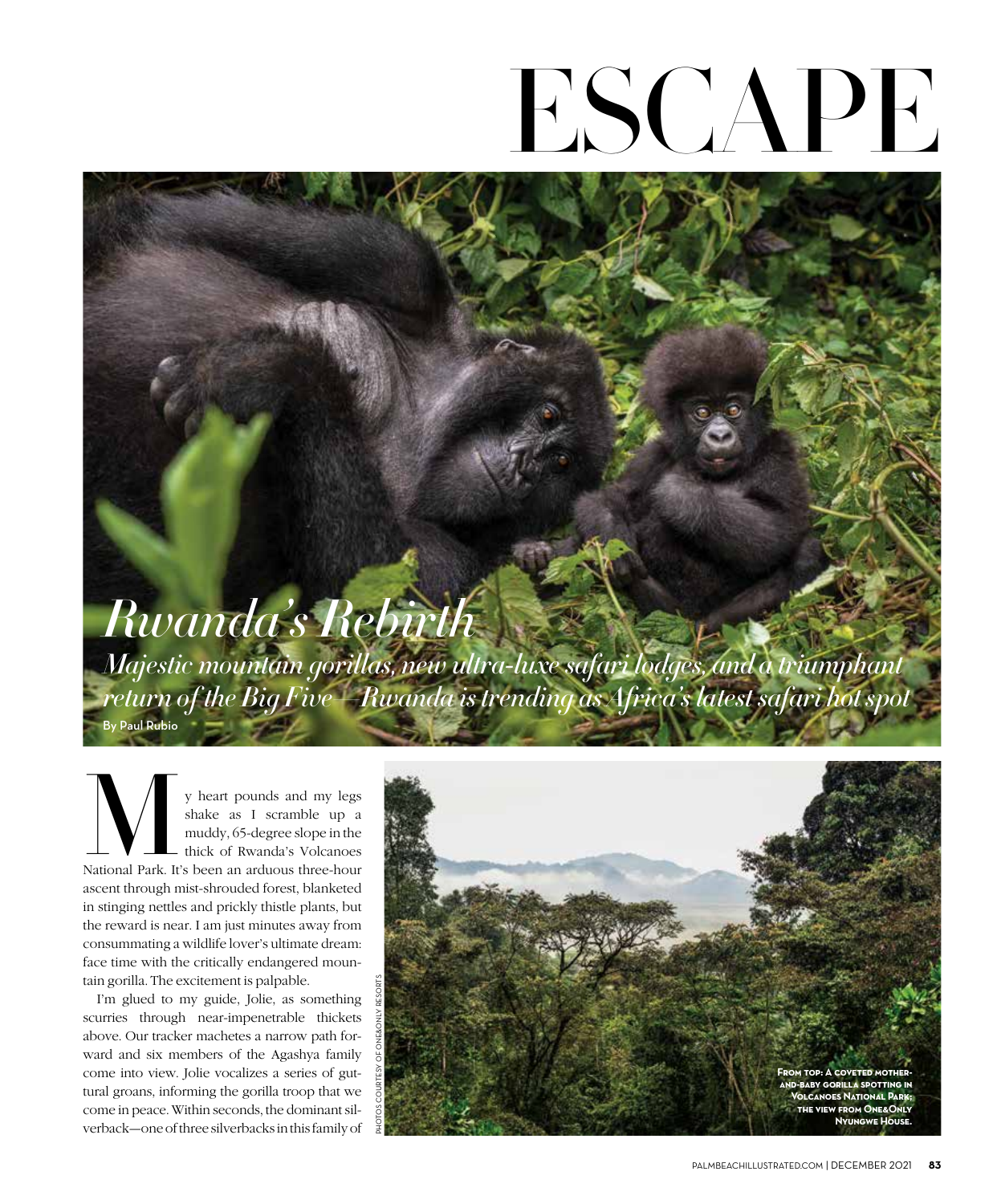



**Clockwise from left: A king room and two-bed room Forest Suite place guests in the treetops at One&Only Nyungwe House; an inquisitive gorilla in Volcanoes National Park; guest rooms at One&Only Gorilla's Nest take shape as freestand - ING VILLAS WITHIN A 35-ACRE GARDEN OASIS.** 

21—decides to investigate our presence. He comes as close as inches away, literally breathing down our necks. It's at once scary, surreal, exhilarating, beautiful, and inspiring. I've never felt more alive.

Soon enough, the silverback returns to the other gorillas, and we officially commence our single precious hour observing the family, a time limit set by the Rwandan government to minimize human-gorilla interactions. In that hour, I forge a lifetime of memories, enamored by young blackbacks wrestling and tumbling down the slopes, elders for aging for food, and an inquisitive newborn sneaking a glimpse of the commotion from his mother's clutch. I watch my greatest Planet Earth fantasies unfold in real time—and this live show doesn't disappoint.

The following day brings a search for the Amahoro family, another of Rwanda's 20 known gorilla troops, through the jungled thicket of northern Rwanda's volcanoes. The physical journey to reach them is less difficult than the previous one, but the emotional journey is equally poignant.

As recently as a few years ago, such epic gorilla experiences were the extent of Rwanda's safari footprint. But so much has changed in so little time. In the last decade, the "Land of a Thousand Hills" has risen above a rocky past to become the African continent's biggest success story in terms of safety, economic growth, and as an exemplar of wild life tourism and conservation. Case in point: I'm on a two-week cus tom Rwanda safari with outfitter Micato Safaris (micato.com), often named the world's top safari company. My national itinerary includes not only gorilla trekking but also chimpanzee trekking, a Big Five safari, and luxuriating in some of the newest—and best—lodges on

the entire African safari circuit.

Prior to arriving in Volca noes National Park, I had basked in the glory of Rwanda's secret, enchanted forest: Nyungwe. Fol lowing my mandatory one-day quarantine in the capital city of Kigali, Micato arranged a helicop ter transfer to western Rwanda and a stay at the One&Only Nyungwe House (oneandonly resorts.com), a stunning 22-room

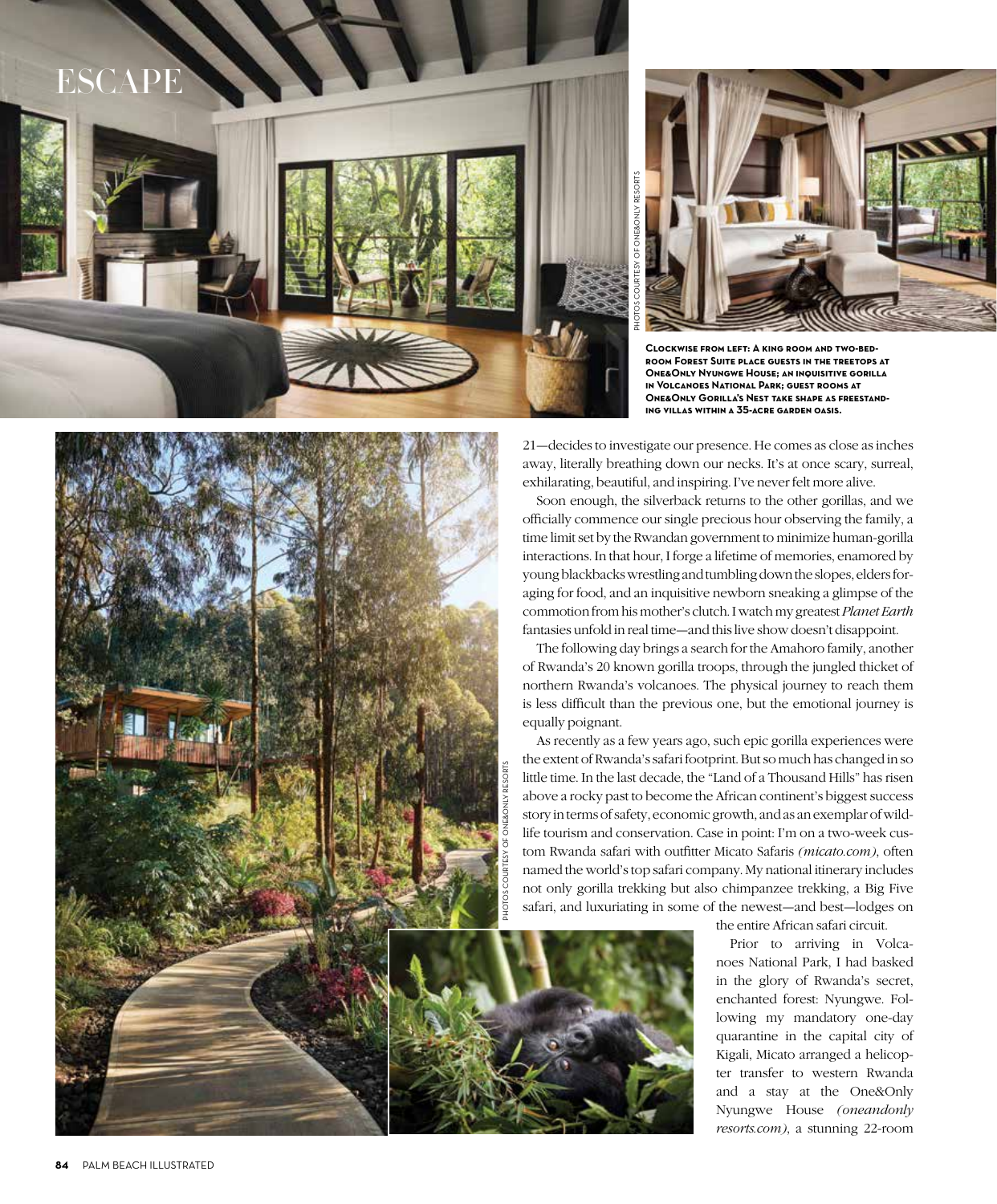

property set within a working tea plantation at the edge of Nyungwe National Park. Here, the search for smaller primates headlines the daily agenda thanks to an impressive 13 species, including Earth's largest troop of Angolan black-and-white colobus monkeys (more than 500 strong), thriving populations of L'Hoest's monkeys, and two families of chimpanzees. There's also exceptional birdwatching, with more than 300 species represented, includ-



ing 28 endemics like the red-collared mountain-babbler and the breathtaking Rwenzori turaco.

More than action-packed wildlife spotting, One&Only Nyungwe House promises an exotic African escape steeped in wellness, culture, and style. The infinity pool, spa, and dining areas are positioned such that the sights and sounds of towering forests and undulating tea hedges continuously feed the soul. Stilted, tree-top guest rooms and suites house outdoor salas, idyllic for pairing jungle immersion with morning coffee and evening wine. Interiors reflect Rwandan charm, underscored by grand displays of agaseke (traditional Rwandese basket work) and imigongo (a geometric art form exclusive to Rwanda).

From Nyungwe, I venture north to Volcanoes National Park alongside my personal Micato driver and safari director—such personnel plus a private 4x4 are standard on a Custom Micato Safari—and begin an extended stay in prime gorilla real estate, splitting my time between One&Only Gorilla's Nest (oneandonlyresorts.com) and Singita Kwitonda Lodge (singita.com). Gorilla's Nest is arguably One&Only's most luxurious (and priciest) property to date, a 35-acre garden oasis near the foothills of the national park, strewn with 21 freestanding lodges and suites. Each unit is a masterpiece in transitional

indoor-outdoor design, framed in elaborate woodwork and adorned in modernist furnishings and patterned soft goods that define African chic. Winding pathways lead to a boutique spa, multiple restaurants, and experiential venues, including the past residence of famed wildlife expert Jack Hanna and a boma used for dance performances.

DANA ALLEN, COURTESY OF WILDERNESS SAFARIS

On the opposite end of the national park, the eightsuite Singita Kwitonda Lodge also wows as a series of minimalist, jewel box–like sanctuaries, hewn from volcanic rock, river stone, handmade ceramic tiles, and oven-red clay bricks made by surrounding communities. Suites and common areas maximize volcano views through wide glass expanses and exude romance in the mist thanks to private heated plunge pools, outdoor fireplaces, and cozy nooks (don't miss sampling a few glasses of South African reds in the wine cellar). Singita's vegetable garden yields pristine ingredients that the lodge's chefs theatrically prepare in an interactive kitchen. While



**Clockwise from top left: A bathroom and outdoor deck at Singita Kwitonda Lodge boast views of Volcanoes National Park; one of six luxury tents at Magashi; earth tones and hints of pink prevail at Magashi, along with Rwandan hospitality; safari highlights at Magashi; a gorilla sighting during a morning trek.**